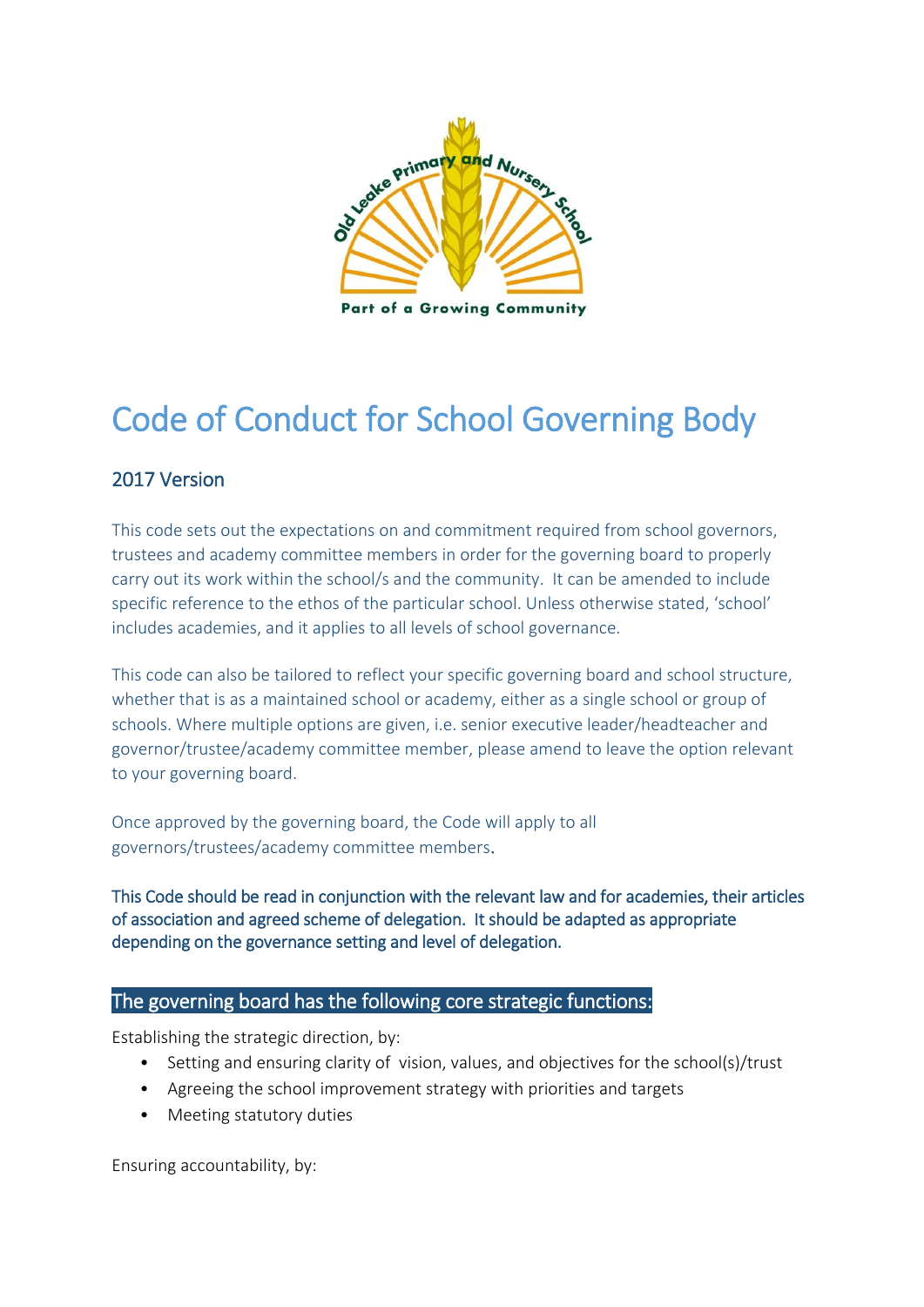- Appointing the lead executive/headteacher (where delegated)
- Monitoring the educational performance of the school/s and progress towards agreed targets
- Performance managing the lead executive/headteacher (where delegated)
- Engaging with stakeholders
- Contributing to school self-evaluation

Overseeing financial performance, by:

- Setting the budget
- Monitoring spending against the budget
- Ensuring money is well spent and value for money is obtained
- Ensuring risks to the organisation are managed

### As individuals on the board we agree to the following:

#### Role & Responsibilities

- We understand the purpose of the board and the role of the executive leaders.
- We accept that we have no legal authority to act individually, except when the board has given us delegated authority to do so, and therefore we will only speak on behalf of the governing board when we have been specifically authorised to do so.
- We accept collective responsibility for all decisions made by the board or its delegated agents. This means that we will not speak against majority decisions outside the governing board meeting.
- We have a duty to act fairly and without prejudice, and in so far as we have responsibility for staff, we will fulfil all that is expected of a good employer.
- We will encourage open governance and will act appropriately.
- We will consider carefully how our decisions may affect the community and other schools.
- We will always be mindful of our responsibility to maintain and develop the ethos and reputation of our school/group of schools. Our actions within the school and the local community will reflect this.
- In making or responding to criticism or complaints we will follow the procedures established by the governing board.
- We will actively support and challenge the executive leaders
- We will accept and respect the difference in roles between the board and staff, ensuring that we work collectively for the benefit of the organisation;
- We will respect the role of the executive leaders and their responsibility for the day to day management of the organisation and avoid any actions that might undermine such arrangements;
- We agree to adhere to the school's rules and polices and the procedures of the governing board as set out by the relevant governing documents and law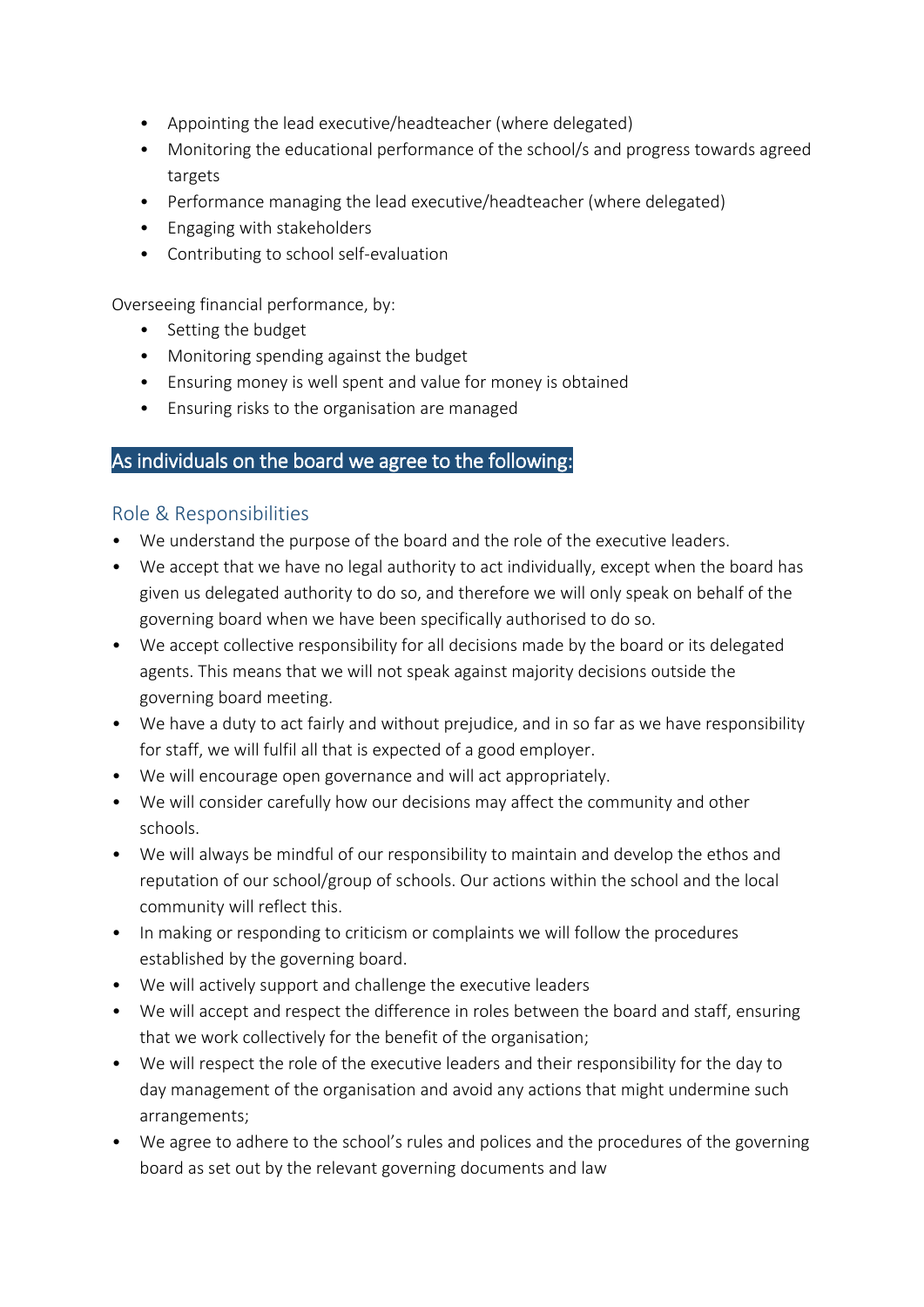- When formally speaking or writing in our governing role we will ensure our comments reflect current organisational policy even if they might be different to our personal views;
- when communicating in our private capacity (including on social media) we will be mindful of and strive to uphold the reputation of the organisation

# Commitment

- We acknowledge that accepting office as a governor/trustee/academy committee member involves the commitment of significant amounts of time and energy.
- We will each involve ourselves actively in the work of the governing board, and accept our fair share of responsibilities, including service on committees or working groups.
- We will make full efforts to attend all meetings and where we cannot attend explain in advance why we are unable to.
- We will get to know the school/s well and respond to opportunities to involve ourselves in school activities.
- We will visit the school/s, with all visits arranged in advance with the senior executive leader/headteacher and undertaken within the framework established by the governing board.
- When visiting the school in a personal capacity (i.e. as a parent or carer), we will maintain our underlying responsibility as a governor/trustee/academy committee member.
- We will consider seriously our individual and collective needs for induction, training and development, and will undertake relevant training.
- We accept that in the interests of open governance, our full names, date of appointment, terms of office, roles on the governing board, attendance records, relevant business and pecuniary interests, category of governor and the body responsible for appointing us will be published on the school's website.
- In the interests of transparency we accept that information relating to governors/trustees/academy committee members will be collected and logged on the DfE's national database of governors (Edubase).

# Relationships

- We will strive to work as a team in which constructive working relationships are actively promoted.
- We will express views openly, courteously and respectfully in all our communications with other governors/trustees/academy committee members, the clerk to the governing board and school staff both in and outside of meetings.
- We will support the chair in their role of ensuring appropriate conduct both at meetings and at all times.
- We are prepared to answer queries from other board members in relation to delegated functions and take into account any concerns expressed, and we will acknowledge the time, effort and skills that have been committed to the delegated function by those involved.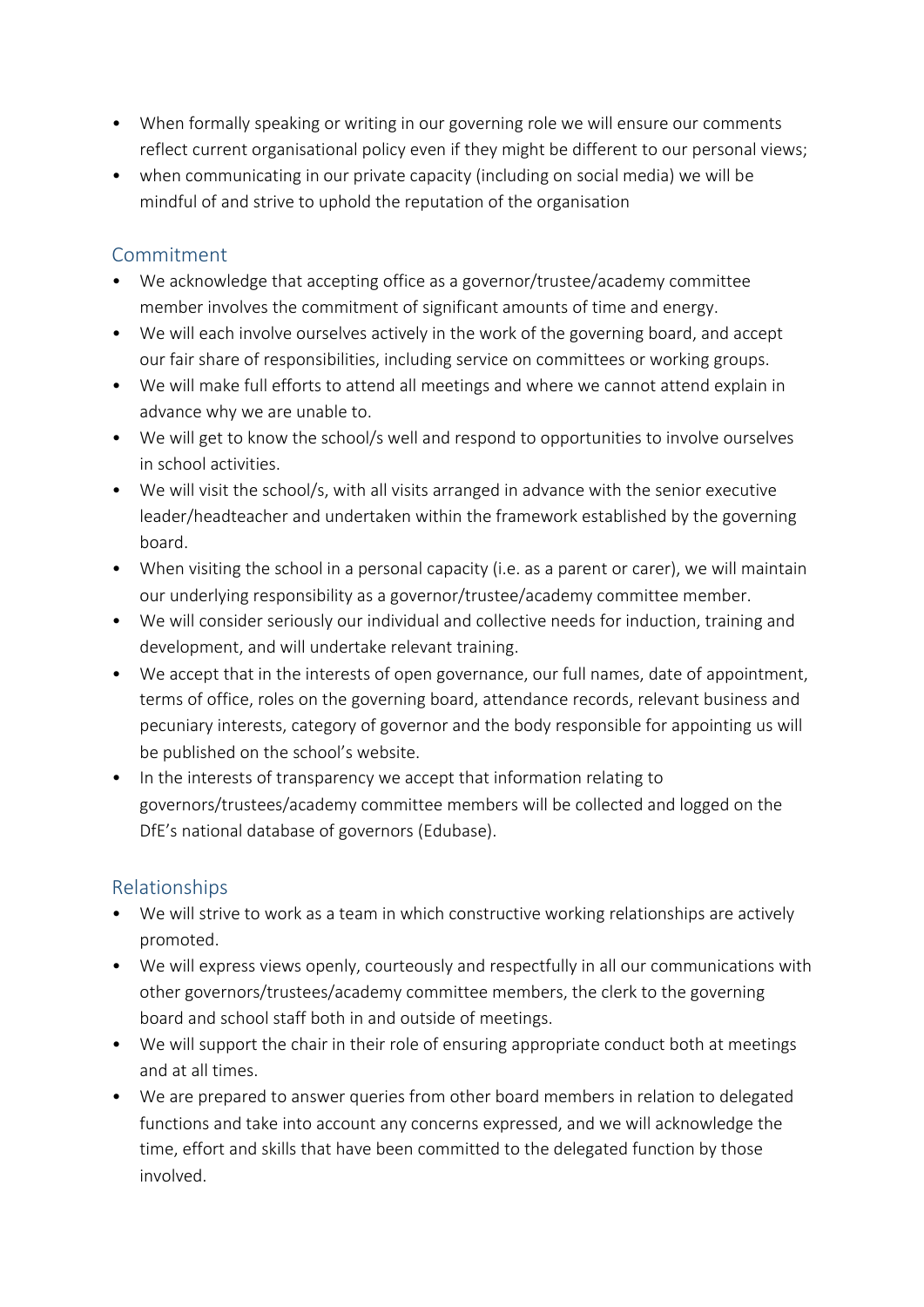• We will seek to develop effective working relationships with the executive leaders, staff and parents, the trust, the local authority and other relevant agencies and the community.

# Confidentiality

- We will observe complete confidentiality when matters are deemed confidential or where they concern specific members of staff or pupils, both inside or outside school.
- We will exercise the greatest prudence at all times when discussions regarding school/trust business arise outside a governing board meeting.
- We will not reveal the details of any governing board vote.
- We will ensure all confidential papers are held and disposed of appropriately.

# Conflicts of interest

- We will record any pecuniary or other business interest (including those related to people we are connected with) that we have in connection with the governing board's business in the Register of Business Interests, and if any such conflicted matter arises in a meeting we will offer to leave the meeting for the appropriate length of time.
- We accept that the Register of Business Interests will be published on the school/trust's website.
- We will also declare any conflict of loyalty at the start of any meeting should the situation arise.
- We will act in the best interests of the school as a whole and not as a representative of any group, even if elected to the governing board.

#### Ceasing to be a governor/trustee/academy committee member

• We understand that the requirements relating to confidentiality will continue to apply after a governor/trustee/academy committee member leaves office

# Breach of this code of conduct

- If we believe this code has been breached, we will raise this issue with the chair and the chair will investigate; the governing board will only use suspension/removal as a last resort after seeking to resolve any difficulties or disputes in more constructive ways.
- Should it be the chair that we believe has breached this code, another governing board member, such as the vice chair will investigate.

# The Seven Principles of Public Life

(Originally published by the Nolan Committee: The Committee on Standards in Public Life was established by the then Prime Minister in October 1994, under the Chairmanship of Lord Nolan, to consider standards of conduct in various areas of public life, and to make recommendations).